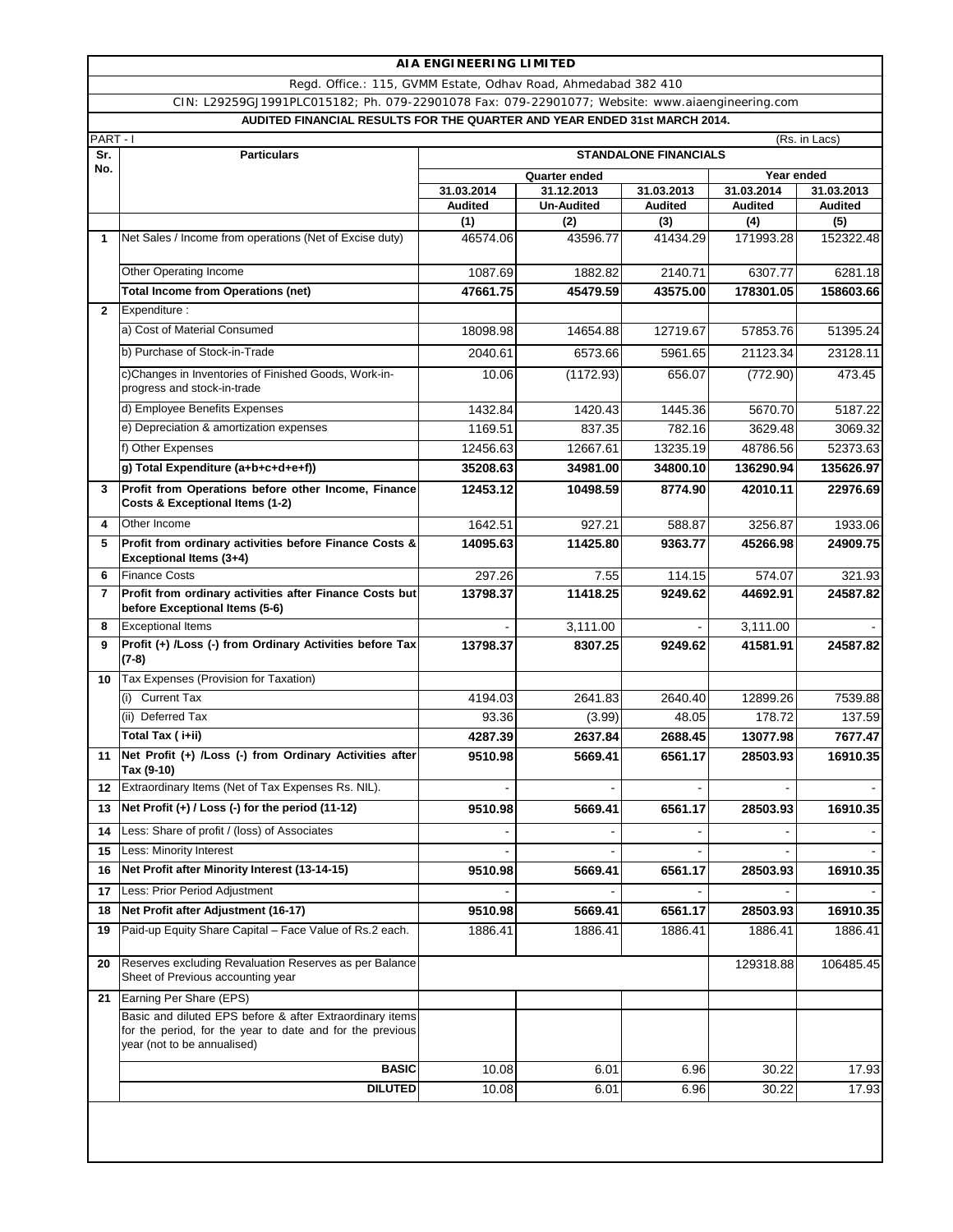Regd. Office.: 115, GVMM Estate, Odhav Road, Ahmedabad 382 410

**AUDITED FINANCIAL RESULTS FOR THE QUARTER AND YEAR ENDED 31st MARCH 2014.** CIN: L29259GJ1991PLC015182; Ph. 079-22901078 Fax: 079-22901077; Website: www.aiaengineering.com

| PART - II      |                                                                                                |                              |            |            |            |            |
|----------------|------------------------------------------------------------------------------------------------|------------------------------|------------|------------|------------|------------|
| Sr.            | <b>Particulars</b>                                                                             | <b>STANDALONE FINANCIALS</b> |            |            |            |            |
| No.            |                                                                                                | Quarter ended                |            |            | Year ended |            |
|                |                                                                                                | 31.03.2014                   | 31.12.2013 | 31.03.2013 | 31.03.2014 | 31.03.2013 |
| А.             | <b>PARTICULARS OF SHAREHOLDING</b>                                                             |                              |            |            |            |            |
| 1              | <b>Public Shareholding</b>                                                                     |                              |            |            |            |            |
|                | No. of Equity Shares                                                                           | 36171250                     | 36171250   | 36171250   | 36171250   | 36171250   |
|                | Percentage of Shareholding                                                                     | 38.35%                       | 38.35%     | 38.35%     | 38.35%     | 38.35%     |
| $\overline{2}$ | Promoters & Promoter group Shareholding                                                        |                              |            |            |            |            |
|                | (a) - Pledged/Encumbered - Number of Shares                                                    | <b>NIL</b>                   | <b>NIL</b> | <b>NIL</b> | <b>NIL</b> | <b>NIL</b> |
|                | - Percentage of shares (as a % of the total<br>shareholding of promoter and<br>promoter group) | N.A.                         | N.A.       | N.A.       | N.A.       | N.A.       |
|                | - Percentage of shares (as a % of the total share<br>capital of the Company).                  | N.A.                         | N.A.       | N.A.       | N.A.       | N.A.       |
|                | (b) Non-encumbered                                                                             |                              |            |            |            |            |
|                | - Number of Shares                                                                             | 58149120                     | 58149120   | 58149120   | 58149120   | 58149120   |
|                | Percentage of shares (as a % of the total<br>shareholding of promoter and promoter group)      | 100%                         | 100%       | 100%       | 100%       | 100%       |
|                | - Percentage of shares (as a % of the total share<br>capital of the Company).                  | 61.65%                       | 61.65%     | 61.65%     | 61.65%     | 61.65%     |
|                | <b>Particulars</b>                                                                             | 3 months ended 31.03.2014    |            |            |            |            |
| в              | <b>INVESTOR COMPLAINTS</b>                                                                     |                              |            |            |            |            |
|                | Pending at the beginning of the year                                                           | <b>NIL</b><br><b>NIL</b>     |            |            |            |            |
|                | Received during the quarter                                                                    |                              |            |            |            |            |
|                | Disposed of during the quarter                                                                 | <b>NIL</b>                   |            |            |            |            |
|                | Remaining unresolved at the end of the quarter                                                 | <b>NIL</b>                   |            |            |            |            |
|                |                                                                                                |                              |            |            |            |            |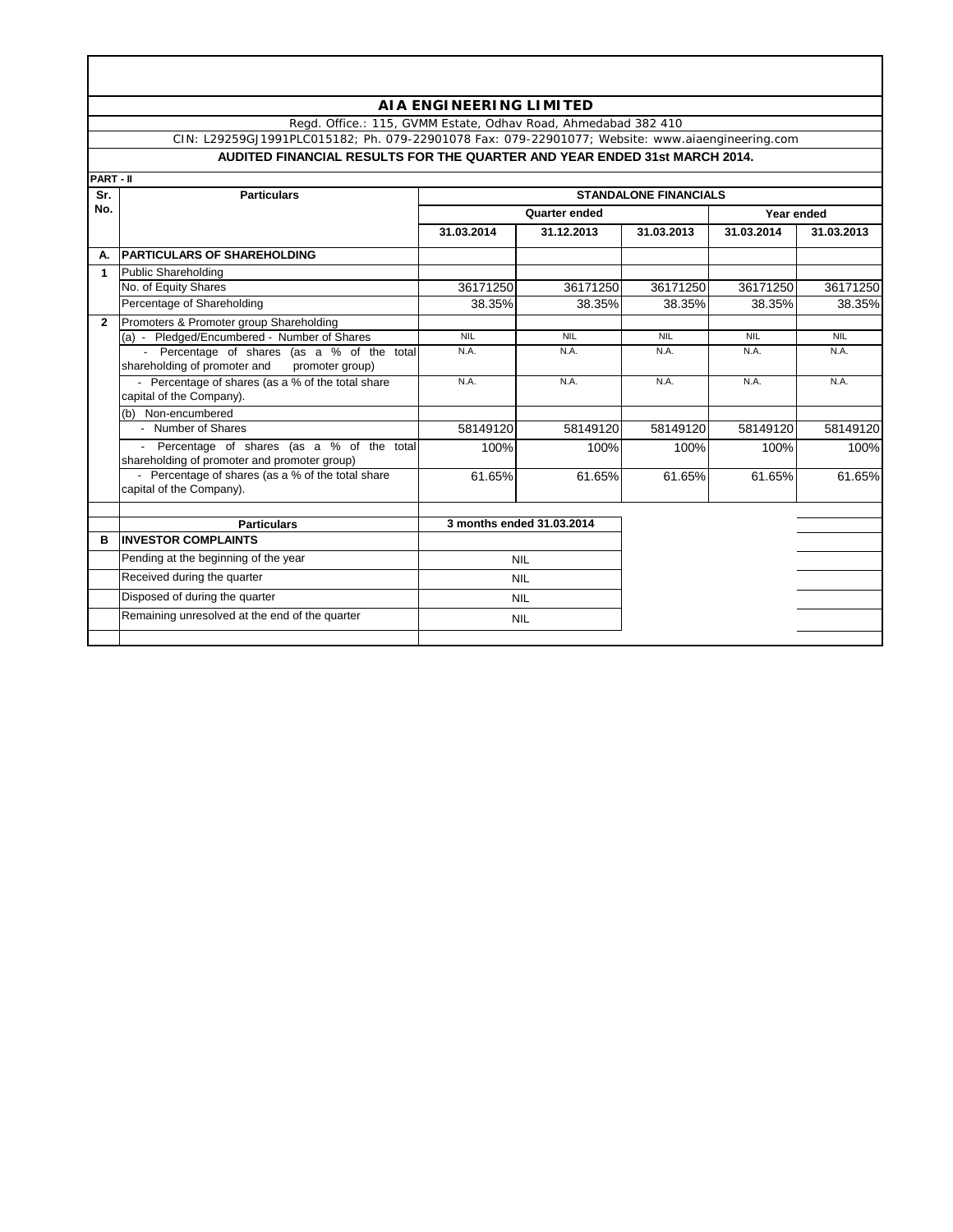|                | Regd. Office.: 115, GVMM Estate, Odhav Road, Ahmedabad 382 410                                                                                       |                                |                             |                          |                |                          |  |  |
|----------------|------------------------------------------------------------------------------------------------------------------------------------------------------|--------------------------------|-----------------------------|--------------------------|----------------|--------------------------|--|--|
|                | CIN: L29259GJ1991PLC015182; Ph. 079-22901078 Fax: 079-22901077; Website: www.aiaengineering.com                                                      |                                |                             |                          |                |                          |  |  |
|                | AUDITED FINANCIAL RESULTS FOR THE QUARTER AND YEAR ENDED 31ST MARCH 2014.                                                                            |                                |                             |                          |                |                          |  |  |
|                | PART - I                                                                                                                                             |                                |                             |                          | (Rs. in Lacs)  |                          |  |  |
| Sr.<br>No.     | <b>Particulars</b>                                                                                                                                   | <b>CONSOLIDATED FINANCIALS</b> |                             |                          |                |                          |  |  |
|                |                                                                                                                                                      |                                | Quarter ended<br>31.12.2013 |                          | 31.03.2014     | Year ended<br>31.03.2013 |  |  |
|                |                                                                                                                                                      | 31.03.2014<br><b>Audited</b>   | <b>Un-Audited</b>           | 31.03.2013<br>Audited    | <b>Audited</b> | Audited                  |  |  |
|                |                                                                                                                                                      | (1)                            | (2)                         | (3)                      | (4)            | (5)                      |  |  |
| $\mathbf{1}$   | Net Sales / Income from operations (Net of Excise                                                                                                    | 56571.34                       | 50737.77                    | 43610.20                 | 201676.88      | 168822.81                |  |  |
|                | duty)<br>Other Operating Income                                                                                                                      | 1094.05                        | 1884.63                     | 2137.27                  | 6330.95        | 6308.26                  |  |  |
|                | <b>Total Income from Operations (net)</b>                                                                                                            | 57665.39                       | 52622.40                    | 45747.47                 | 208007.83      | 175131.07                |  |  |
| $\overline{2}$ | Expenditure :                                                                                                                                        |                                |                             |                          |                |                          |  |  |
|                | a) Cost of Material Consumed                                                                                                                         | 19685.90                       | 19123.08                    | 17097.36                 | 72681.49       | 68593.16                 |  |  |
|                | b) Purchase of Stock-in-Trade                                                                                                                        |                                |                             |                          |                |                          |  |  |
|                | c)Changes in Inventories of Finished Goods, Work-in-<br>Progress and Stock-in-Trade                                                                  | 3867.55                        | (2145.54)                   | (477.13)                 | 6958.68        | (3163.26)                |  |  |
|                | d) Employee Benefits Expenses                                                                                                                        | 1567.36                        | 2887.80                     | 2225.72                  | 8,883.53       | 8089.34                  |  |  |
|                | e) Depreciation & Amortization Expenses                                                                                                              | 1082.00                        | 930.44                      | 879.27                   | 3814.22        | 3448.40                  |  |  |
|                | f) Other Expenses                                                                                                                                    | 16021.40                       | 20731.86                    | 17705.31                 | 69269.67       | 70588.03                 |  |  |
|                | g) Total Expenditure (a+b+c+d+e+f))                                                                                                                  | 42224.21                       | 41527.64                    | 37430.53                 | 161607.59      | 147555.67                |  |  |
| 3              | Profit from Operations before other Income,<br>Finance Costs & Exceptional Items (1-2)                                                               | 15441.18                       | 11094.76                    | 8316.94                  | 46400.24       | 27575.40                 |  |  |
| 4              | Other Income                                                                                                                                         | 1191.10                        | 1280.80                     | 568.89                   | 3341.49        | 2131.94                  |  |  |
| 5              | Profit from ordinary activities before Finance<br>Costs & Exceptional Items $(3+4)$                                                                  | 16632.28                       | 12375.56                    | 8885.83                  | 49741.73       | 29707.34                 |  |  |
| 6              | <b>Finance Costs</b>                                                                                                                                 | 240.44                         | 44.50                       | 157.77                   | 636.45         | 549.85                   |  |  |
| 7              | Profit from ordinary activities after Finance<br>Costs but before Exceptional Items (5-6)                                                            | 16391.84                       | 12331.06                    | 8728.06                  | 49105.28       | 29157.49                 |  |  |
| 8              | <b>Exceptional Items</b>                                                                                                                             |                                | 3,111.00                    |                          | 3,111.00       |                          |  |  |
| 9              | Profit (+) /Loss (-) from Ordinary Activities<br>before Tax (7-8)                                                                                    | 16391.84                       | 9220.06                     | 8728.06                  | 45994.28       | 29157.49                 |  |  |
| 10             | Tax Expenses (Provision for Taxation)                                                                                                                |                                |                             |                          |                |                          |  |  |
|                | <b>Current Tax</b><br>(i)                                                                                                                            | 4323.77                        | 2586.61                     | 2310.36                  | 13254.74       | 7879.21                  |  |  |
|                | (ii) Deferred Tax                                                                                                                                    | 88.53                          | (5.97)                      | 35.19                    | 167.62         | 115.95                   |  |  |
|                | Total Tax (i+ii)                                                                                                                                     | 4412.30                        | 2580.64                     | 2345.55                  | 13422.36       | 7995.16                  |  |  |
|                | 11 Net Profit (+) /Loss (-) from Ordinary<br>Activities after Tax (9-10)                                                                             | 11979.54                       | 6639.42                     | 6382.51                  | 32571.92       | 21162.33                 |  |  |
|                | 12 Extraordinary Items (Net of Tax Expenses Rs. NIL).                                                                                                |                                |                             |                          |                |                          |  |  |
|                | 13 Net Profit $(+)$ / Loss $(-)$ for the period $(11-12)$                                                                                            | 11979.54                       | 6639.42                     | 6382.51                  | 32571.92       | 21162.33                 |  |  |
| 14             | Less: Share of profit / (loss) of Associates                                                                                                         |                                |                             |                          |                |                          |  |  |
| 15             | Less: Minority Interest                                                                                                                              | 20.30                          | 16.33                       | 7.86                     | 74.94          | 80.37                    |  |  |
| 16             | Net Profit after Minority Interest (13-14-15)                                                                                                        | 11959.24                       | 6623.09                     | 6374.65                  | 32496.98       | 21081.96                 |  |  |
| 17             | Less: Prior Period Adjustment                                                                                                                        |                                | $\overline{\phantom{a}}$    | $\overline{\phantom{a}}$ |                |                          |  |  |
| 18             | Net Profit after Adjustment (16-17)                                                                                                                  | 11959.24                       | 6623.09                     | 6374.65                  | 32496.98       | 21081.96                 |  |  |
|                | 19 Paid-up Equity Share Capital - Face Value of Rs.2<br>each.                                                                                        | 1886.41                        | 1886.41                     | 1886.41                  | 1886.41        | 1886.41                  |  |  |
| 20             | Reserves excluding Revaluation Reserves as per<br>Balance Sheet of Previous accounting year                                                          |                                |                             |                          | 171987.01      | 139882.08                |  |  |
|                | 21 Earning Per Share (EPS)                                                                                                                           |                                |                             |                          |                |                          |  |  |
|                | Basic and diluted EPS before & after Extraordinary<br>items for the period, for the year to date and for the<br>previous year (not to be annualised) |                                |                             |                          |                |                          |  |  |
|                | <b>BASIC</b>                                                                                                                                         | 12.68                          | 7.02                        | 6.76                     | 34.45          | 22.35                    |  |  |
|                | <b>DILUTED</b>                                                                                                                                       | 12.68                          | 7.02                        | 6.76                     | 34.45          | 22.35                    |  |  |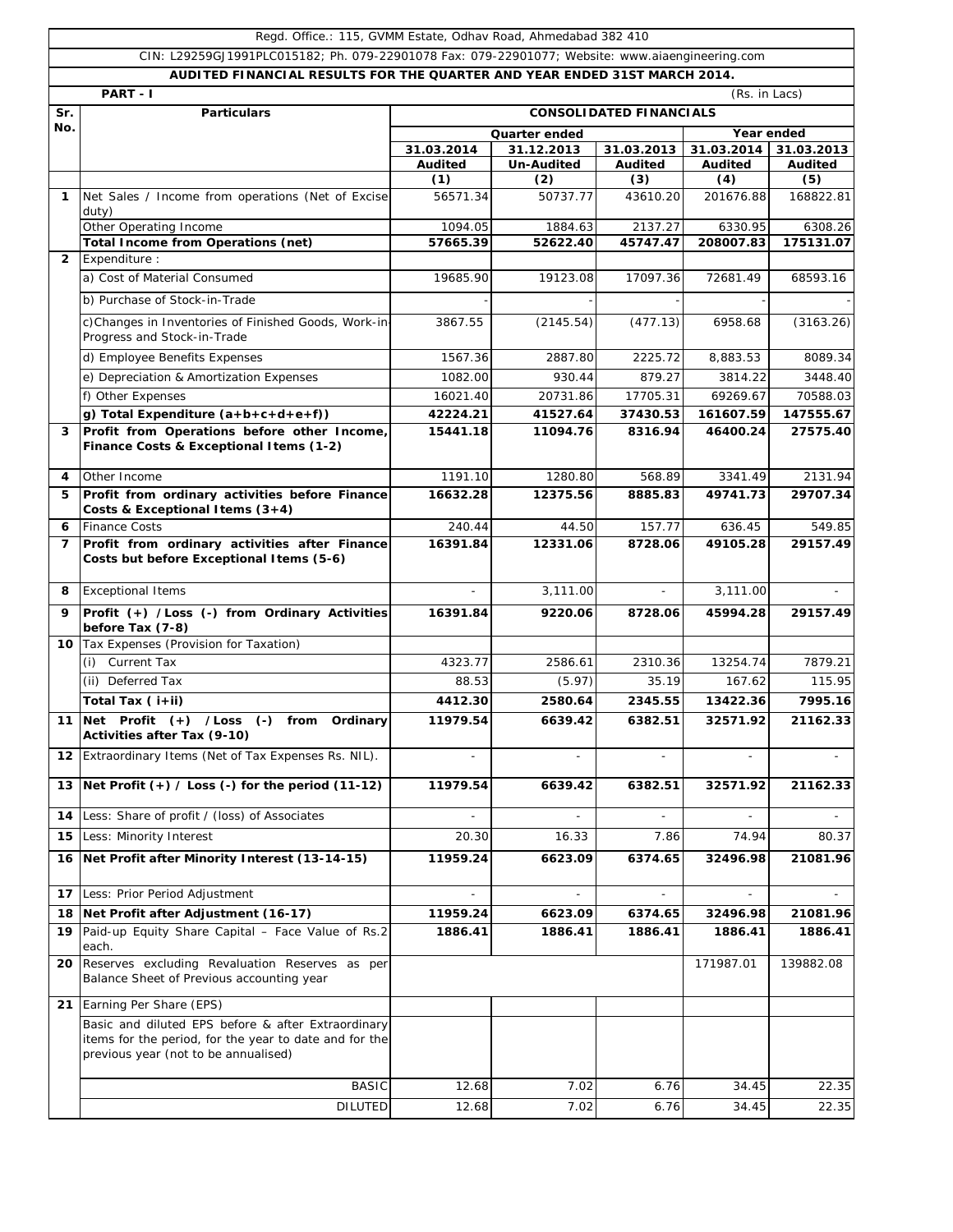Regd. Office.: 115, GVMM Estate, Odhav Road, Ahmedabad 382 410

CIN: L29259GJ1991PLC015182; Ph. 079-22901078 fax: 079-22901077; Website: www.aiaengineering.com

# **AUDITED FINANCIAL RESULTS FOR THE QUARTER AND YEAR ENDED 31ST MARCH 2014**

| Sr.                                           | <b>Particulars</b>                                                                          |            |               | <b>CONSOLIDATED FINANCIALS</b> |            |            |
|-----------------------------------------------|---------------------------------------------------------------------------------------------|------------|---------------|--------------------------------|------------|------------|
|                                               |                                                                                             |            | Quarter ended | Year ended                     |            |            |
| <b>PART-II</b><br>No.<br>А.<br>$\overline{2}$ |                                                                                             | 31.03.2014 | 31.12.2013    | 31.03.2013                     | 31.03.2014 | 31.03.2013 |
|                                               | <b>PARTICULARS OF SHAREHOLDING</b>                                                          |            |               |                                |            |            |
|                                               | <b>Public Shareholding</b>                                                                  |            |               |                                |            |            |
|                                               | No. of Equity Shares                                                                        | 36171250   | 36171250      | 36171250                       | 36171250   | 36171250   |
|                                               | Percentage of Shareholding                                                                  | 38.35%     | 38.35%        | 38.35%                         | 38.35%     | 38.35%     |
|                                               | Promoters & Promoter group Shareholding                                                     |            |               |                                |            |            |
|                                               | (a) - Pledged/Encumbered - Number of Shares                                                 | <b>NIL</b> | <b>NIL</b>    | <b>NIL</b>                     | <b>NIL</b> | <b>NIL</b> |
|                                               | - Percentage of shares (as a % of the total shareholding<br>of promoter and promoter group) | N.A.       | N.A.          | N.A.                           | N.A.       | N.A.       |
|                                               | - Percentage of shares (as a % of the total share capital<br>of the Company).               | N.A.       | N.A.          | N.A.                           | N.A.       | N.A.       |
|                                               | Non-encumbered<br>(b)                                                                       |            |               |                                |            |            |
|                                               | - Number of Shares                                                                          | 58149120   | 58149120      | 58149120                       | 58149120   | 58149120   |
|                                               | Percentage of shares (as a % of the total shareholding<br>of promoter and promoter group)   | 100%       | 100%          | 100%                           | 100%       | 100%       |
|                                               | - Percentage of shares (as a % of the total share capital<br>of the Company).               | 61.65%     | 61.65%        | 61.65%                         | 61.65%     | 61.65%     |

|   | <b>Particulars</b>                             | 3 months ended 31.03.2014 |
|---|------------------------------------------------|---------------------------|
| в | <b>INVESTOR COMPLAINTS</b>                     |                           |
|   | Pending at the beginning of the year           | NIL                       |
|   | Received during the quarter                    | NIL                       |
|   | Disposed of during the quarter                 | NIL                       |
|   | Remaining unresolved at the end of the quarter | NH                        |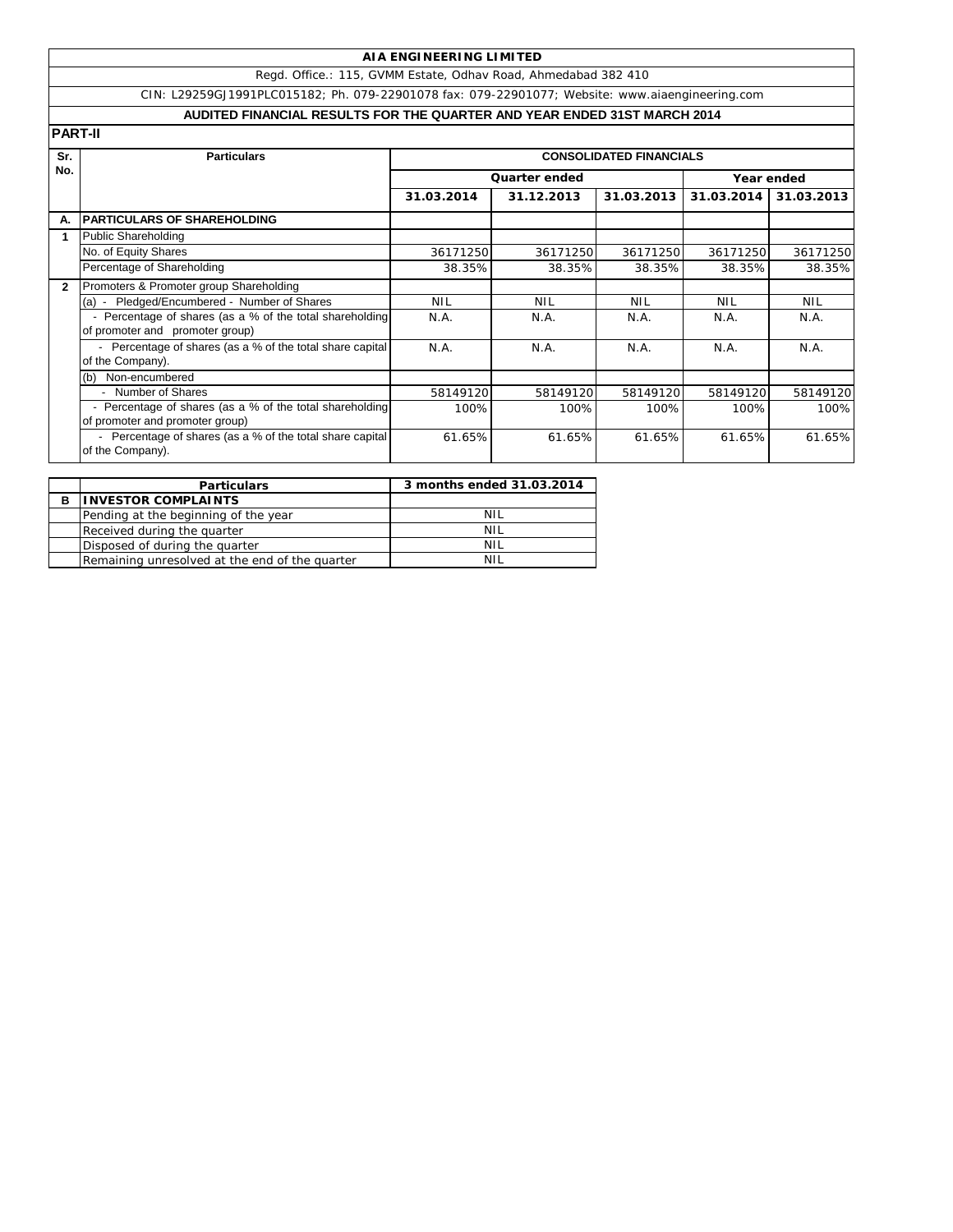#### **NOTES**

- **1** The above Audited Financial Results for the year ended 31<sup>st</sup> March 2014 have been reviewed by the Audit Committee and were taken on record by the Board of Directors in their respective meetings held on 20<sup>th</sup> May 2014.
- **2** The Board of Directors of the Company have recommended a dividend of Rs.6/- (300%) per Equity Share of Rs.2 each amounting to Rs.5659.22 Lacs for the year 2013-14 excluding Corporate Dividend Tax of Rs.957.73 Lacs.
- **3** The Company has only one primary segment i.e. manufacturing of High Chrome Mill Internals.
- **4** The consolidated Finanical Results comprises of the results of the parent company i.e. AIA Engineering Ltd. and its subsidiaries viz. Welcast Steels Ltd., Bangalore, Vega Industries (Middle East) F.Z.E.,UAE, Vega Industries Ltd., USA, Vega Steel Industries (RSA) Pty. Ltd., South Africa, and Wuxi Weigejia Trade Co. Ltd., China.

|                                              | (Rs. in Lacs)<br><b>CONSOLIDATED</b><br><b>STANDALONE</b> |                             |                             |                             |  |
|----------------------------------------------|-----------------------------------------------------------|-----------------------------|-----------------------------|-----------------------------|--|
| <b>Particulars</b>                           | As at<br>31st March<br>2014                               | As at<br>31st March<br>2013 | As at<br>31st March<br>2014 | As at<br>31st March<br>2013 |  |
|                                              | <b>Audited</b>                                            | Audited                     | Audited                     | <b>Audited</b>              |  |
| <b>EQUITY AND LIABILITIES</b><br>А           |                                                           |                             |                             |                             |  |
| 1 SHAREHOLDERS FUND:                         |                                                           |                             |                             |                             |  |
| (a) Capital                                  | 1,886.41                                                  | 1,886.41                    | 1,886.41                    | 1,886.41                    |  |
| (b) Reserves and Surplus                     | 129,318.88                                                | 106,485.45                  | 171,997.55                  | 139,893.79                  |  |
| Sub-total - Shareholders' funds              | 131,205.29                                                | 108,371.86                  | 173,883.96                  | 141,780.20                  |  |
| 2. Share application money pending allotment |                                                           |                             |                             |                             |  |
| 3. Minority Interest                         |                                                           |                             | 781.01                      | 808.41                      |  |
| 4 Non-Current Liabilities:                   |                                                           |                             |                             |                             |  |
| (a) Long-term Borrowings                     | 8,671.76                                                  | 10,544.46                   | 8,671.76                    | 10,632.66                   |  |
| (b) Deferred Tax Liabilities (net)           | 2,143.71                                                  | 1,966.46                    | 1,995.92                    | 1,320.79                    |  |
| (c) Other long-term liabilities              |                                                           |                             |                             |                             |  |
| (d) Long-term Provisions                     | 375.08                                                    | 365.14                      | 646.05                      | 590.11                      |  |
| Sub-total - Non-Current Liabilities          | 11,190.55                                                 | 12,876.06                   | 11,313.73                   | 12,543.56                   |  |
| 5 Current Liabilities:                       |                                                           |                             |                             |                             |  |
| (a) Short-term Borrowings                    |                                                           | 4,143.32                    | 325.00                      | 5,243.33                    |  |
| (b) Trade Payables                           | 11,968.38                                                 | 8,590.21                    | 13,289.94                   | 11,263.58                   |  |
| (c) Other Current liabilities                | 4,460.47                                                  | 2,147.91                    | 11,611.27                   | 5,323.05                    |  |
| (d) Short-term Provisions                    | 10,253.12                                                 | 6,822.27                    | 12,084.68                   | 7,503.59                    |  |
| Sub-total - Current Liabilities              | 26,681.97                                                 | 21,703.71                   | 37,310.89                   | 29,333.55                   |  |
| TOTAL - EQUITY AND LIABILITIES               | 169,077.81                                                | 142,951.63                  | 223,289.59                  | 184,465.72                  |  |
| <b>B. ASSETS</b>                             |                                                           |                             |                             |                             |  |
| 1 Non-Current Assets:                        |                                                           |                             |                             |                             |  |
| (a) Fixed Assets                             | 46,653.49                                                 | 37,072.62                   | 46,741.45                   | 39,449.48                   |  |
| (b) Goodwill on Consolidation                |                                                           |                             | 2,099.74                    | 1,424.55                    |  |
| (c) Non-Current Investments                  | 1,491.03                                                  | 1,546.00                    | 0.60                        | 739.63                      |  |
| (d) Deferred Tax Assets (Net)                |                                                           |                             |                             |                             |  |
| (e) Long term loans and advances             | 1,496.29                                                  | 976.08                      | 2,118.15                    | 1,645.92                    |  |
| (f) Other Non Current Assets                 | 98.27                                                     | 91.59                       | 98.36                       | 373.38                      |  |
| Sub-total - Non-Current Assets               | 49,739.08                                                 | 39,686.29                   | 51,058.30                   | 43,632.96                   |  |
| 2 Current Assets:                            |                                                           |                             |                             |                             |  |
| (a) Current Investments                      | 50,134.96                                                 | 17,657.88                   | 52,909.35                   | 18,670.35                   |  |
| (b) Inventories                              | 21.940.25                                                 | 20.964.29                   | 35,077.41                   | 40.298.14                   |  |
| (c) Trade Receivables                        | 22,136.13                                                 | 23,352.31                   | 43,148.15                   | 34,007.17                   |  |
| (d) Cash and Cash equivalents                | 8,298.76                                                  | 20,858.01                   | 21,976.36                   | 27,913.56                   |  |
| (e) Short Term Loans and advances            | 16,803.91                                                 | 20,352.24                   | 19,087.70                   | 19,836.75                   |  |
| (f) Other Current Assets                     | 24.72                                                     | 80.61                       | 32.32                       | 106.79                      |  |
| Sub-total - Current Assets                   | 119,338.73                                                | 103,265.34                  | 172,231.29                  | 140,832.76                  |  |
| <b>TOTAL - ASSETS</b>                        | 169,077.81                                                | 142,951.63                  | 223,289.59                  | 184,465.72                  |  |

**5** Statement of Assets and Liabilities as at the end of 31st March 2014.